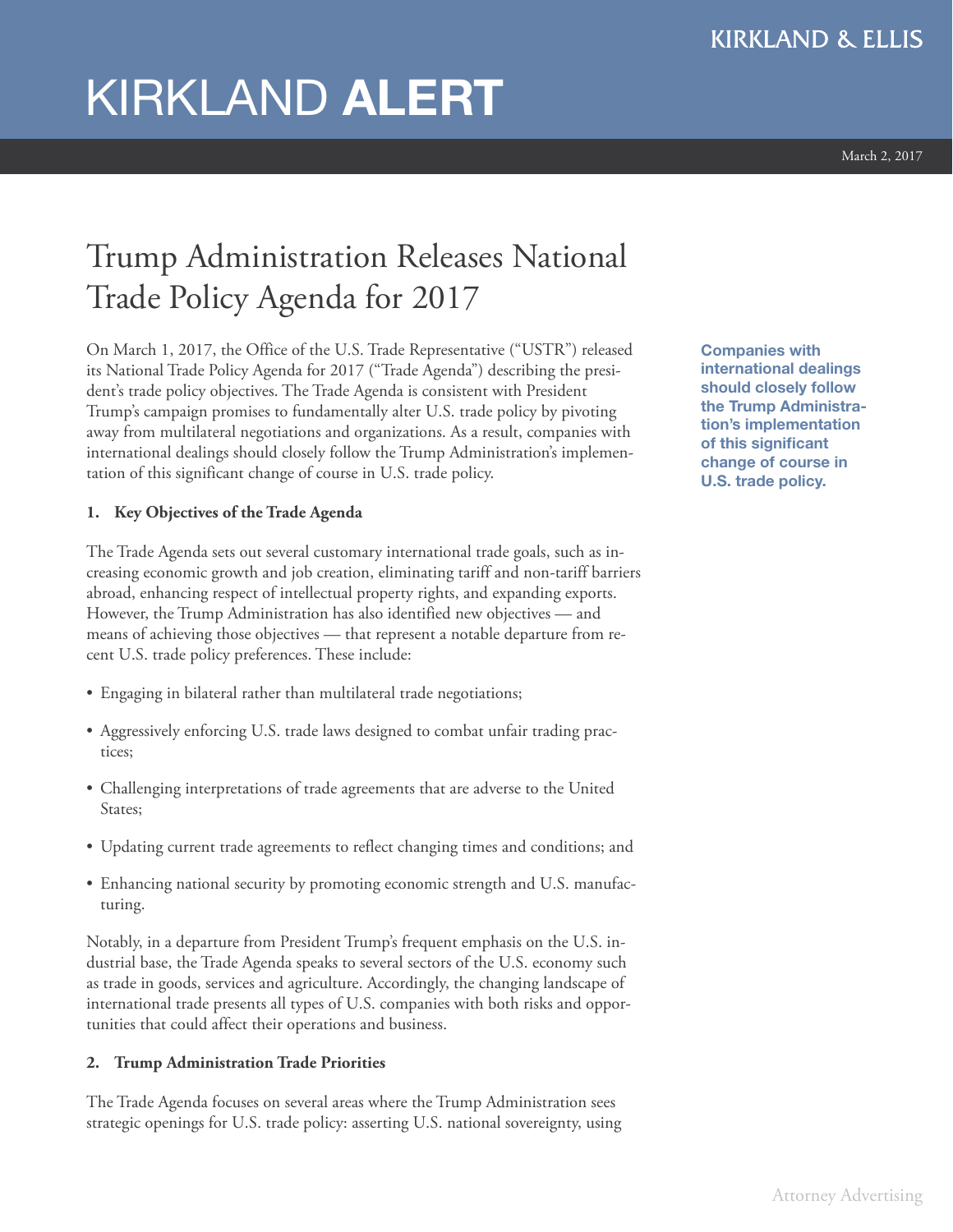existing trade law enforcement tools, opening foreign markets and negotiating better trade deals.

#### a) *Defending U.S. National Sovereignty*

The Trade Agenda asserts that decisions issued by the World Trade Organization ("WTO") have undermined U.S. national sovereignty with respect to international trade, and the Trump Administration intends to vigorously challenge adverse WTO decisions. Casting doubt on the validity of WTO decisions represents a very different approach compared to previous administrations and may result in strong responses from trading partners at the WTO and otherwise. Formal challenges to a U.S. refusal to implement adverse WTO decisions would likely take years to resolve, but companies should be aware of the possibility of retaliation from our trading partners in the interim.

b) *Strictly Enforcing U.S. Trade Laws*

The Trade Agenda also sets out concrete legal tools the Trump Administration will use to "prevent the U.S. market from being distorted by unfair trade practices." As described below, these tools can be used by the Administration in the near term and can substantially affect cross-border business through the use of tariffs, quotas, and other, similar mechanisms:

- Section 301 of the Trade Act of 1974 authorizes the USTR to take "appropriate action in response to foreign actions that violate an international trade agreement or are unjustifiable, or unreasonable or discriminatory, and burden or restrict United States commerce." The Trade Agenda is clear that the President intends to use the broad authority of Section 301 to impose tariffs or other measures to achieve trade goals outside of the WTO framework.
- Under the Tariff Act of 1930, the United States can impose antidumping ("AD") and countervailing duties ("CVD") on imports that are dumped (i.e., sold at less than fair market value) or subsidized. The Trump Administration will likely make liberal use of AD/CVD investigations to assist U.S. producers, and the U.S. Department of Commerce will begin to exercise its long-dormant authority to selfinitiate AD/CVD cases.
- The Trade Agenda also asserts that the Trump Administration will rely on Section 201 of the Trade Act of 1974, which permits the imposition of "safeguards" (i.e., tariffs or quotas on imports) when the U.S. International Trade Commission finds that increasing imports are a substantial cause of serious injury to domestic industry.

Companies must closely monitor enforcement of U.S. trade laws for both opportunities and risks. Taking advantage of the Trump Administration's commitment to enforcement can provide opportunities for U.S. firms that face import competition or are seeking export market access. However, these measures can also negatively impact businesses with global supply chains.

**Taking advantage of the Trump Administration's commitment to enforcement can provide opportunities for U.S. firms that face import competition or are seeking export market access. However, these measures can also negatively impact businesses with global supply chains.**